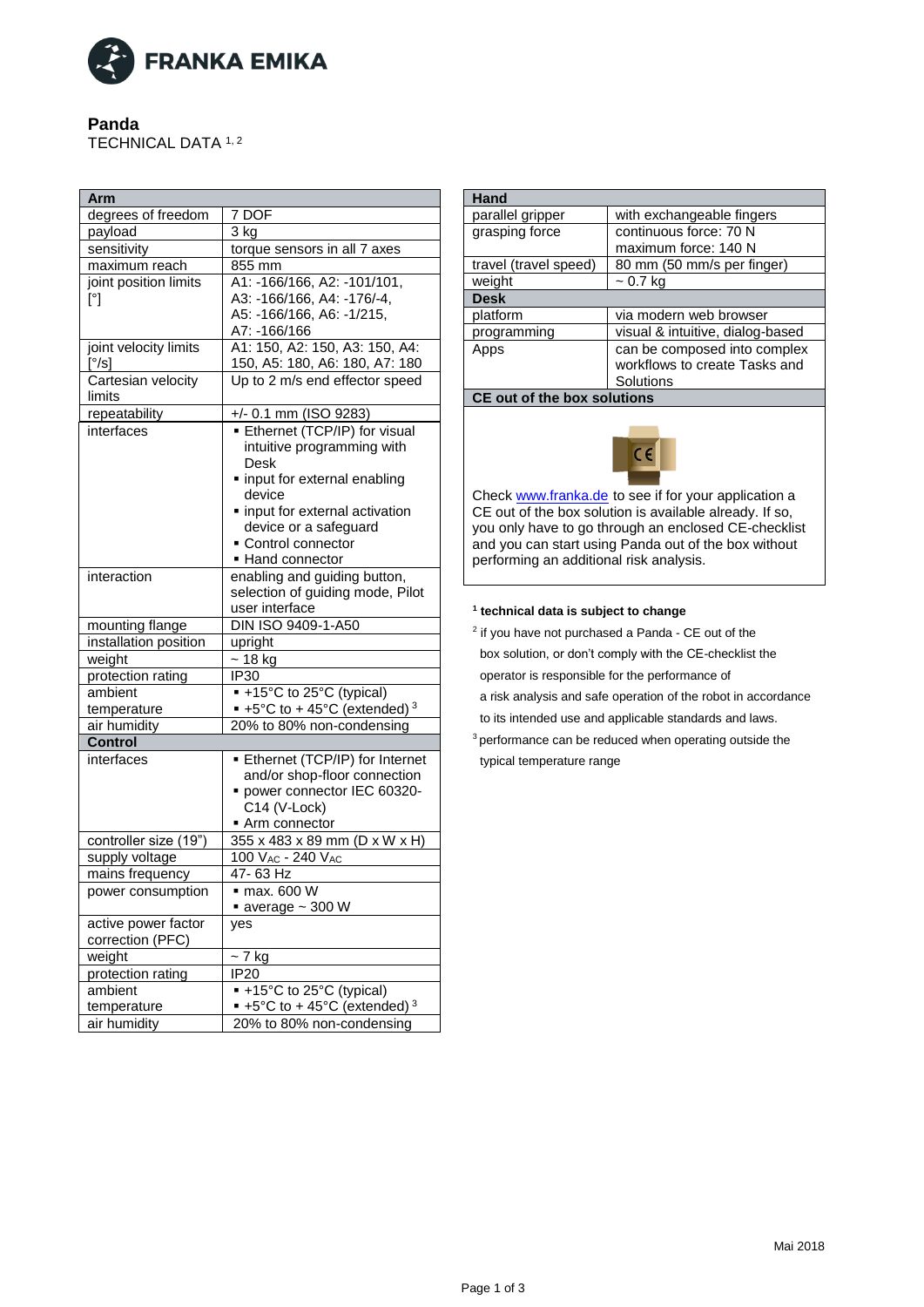

**Panda** WORKSPACE<sup>1</sup>

The following illustrations represent the workspace of the Arm. All dimensions in mm.



2. Arm workspace top view